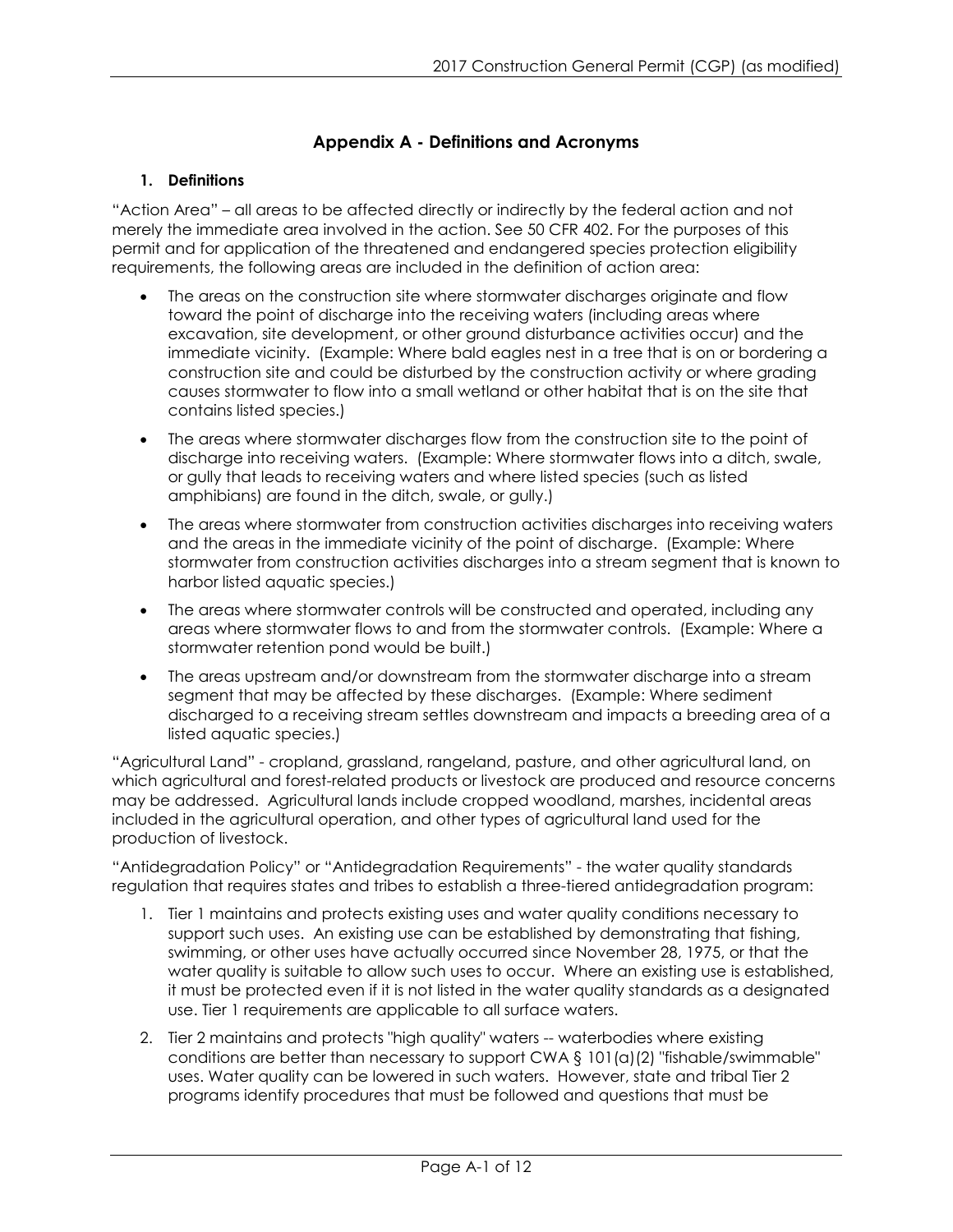answered before a reduction in water quality can be allowed. In no case may water quality be lowered to a level which would interfere with existing or designated uses.

3. Tier 3 maintains and protects water quality in outstanding national resource waters (ONRWs). Except for certain temporary changes, water quality cannot be lowered in such waters. ONRWs generally include the highest quality waters of the United States. However, the ONRW classification also offers special protection for waters of exceptional ecological significance, i.e., those which are important, unique, or sensitive ecologically. Decisions regarding which water bodies qualify to be ONRWs are made by states and authorized Indian tribes.

"Arid Areas" – areas with an average annual rainfall of 0 to 10 inches.

"Bank" (e.g., stream bank or river bank) – the rising ground bordering the channel of a water of the U.S.

"Bluff" – a steep headland, promontory, riverbank, or cliff.

"Borrow Areas" – the areas where materials are dug for use as fill, either onsite or off-site.

"Business day" – for the purposes of this permit, a business day is a calendar day on which construction activities will take place.

"Bypass" – the intentional diversion of waste streams from any portion of a treatment facility. See 40 CFR 122.41(m)(1)(i).

"Cationic Treatment Chemical" – polymers, flocculants, or other chemicals that contain an overall positive charge. Among other things, they are used to reduce turbidity in stormwater discharges by chemically bonding to the overall negative charge of suspended silts and other soil materials and causing them to bind together and settle out. Common examples of cationic treatment chemicals are chitosan and cationic PAM.

"Commencement of Construction Activities" – the initial disturbance of soils (or 'breaking ground') associated with clearing, grading, or excavating activities or other construction-related activities (e.g., stockpiling of fill material; placement of raw materials at the site).

"Common Plan of Development or Sale" – A contiguous area where multiple separate and distinct construction activities may be taking place at different times on different schedules under one common plan. The "common plan" of development or sale is broadly defined as any announcement or piece of documentation (including a sign, public notice or hearing, sales pitch, advertisement, drawing, permit application, zoning request, computer design, etc.) or physical demarcation (including boundary signs, lot stakes, surveyor markings, etc.) indicating construction activities may occur on a specific plot.

"Construction Activities" – earth-disturbing activities, such as the clearing, grading, and excavation of land, and other construction-related activities (e.g., stockpiling of fill material; placement of raw materials at the site) that could lead to the generation of pollutants. Some of the types of pollutants that are typically found at construction sites are:

- sediment;
- nutrients;
- heavy metals;
- pesticides and herbicides;
- oil and grease;
- bacteria and viruses;
- trash, debris, and solids;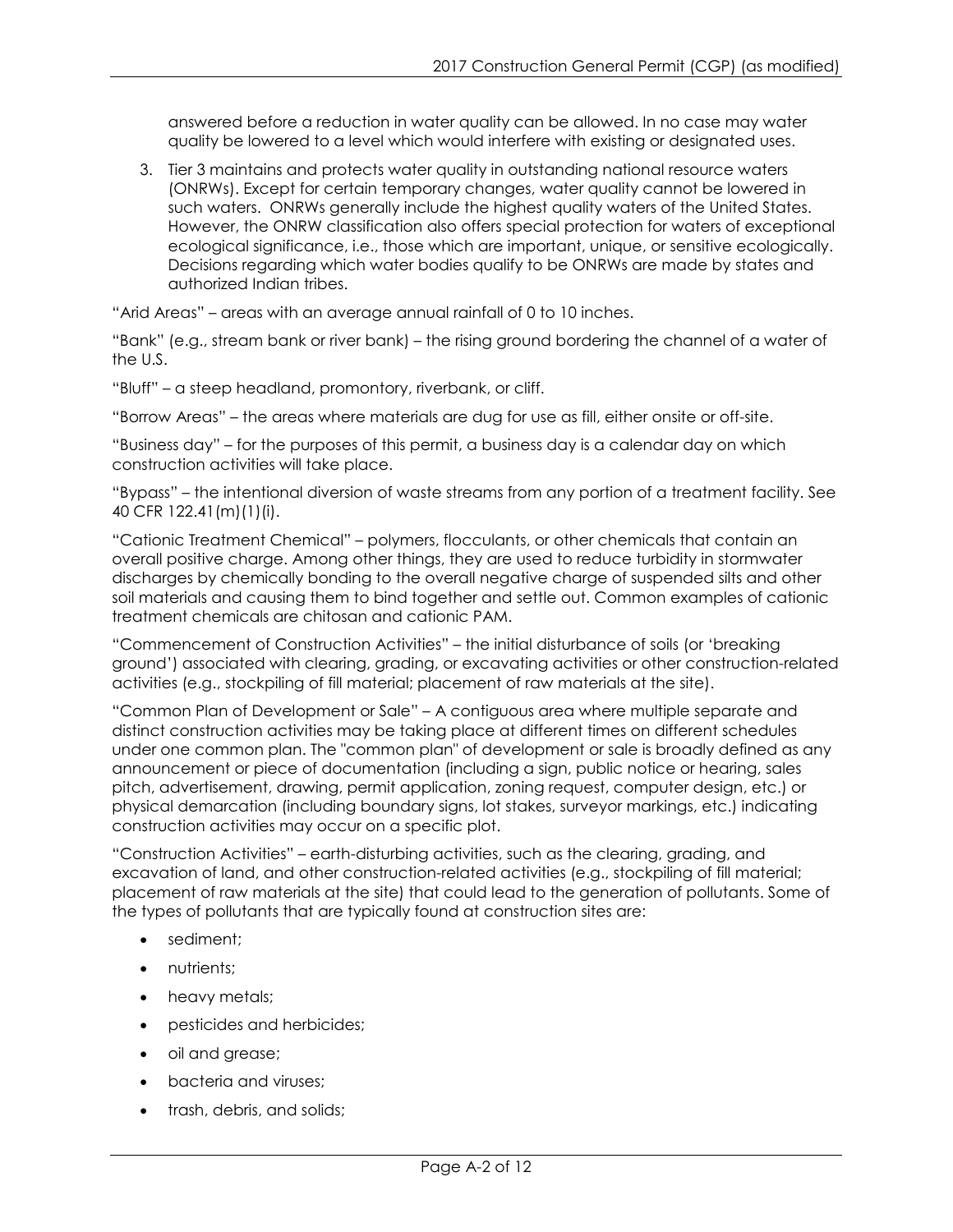- treatment polymers; and
- any other toxic chemicals.

"Construction and Development Effluent Limitations and New Source Performance Standards" (C&D Rule) – as published in 40 CFR § 450, the regulation requiring effluent limitations guidelines (ELGs) and new source performance standards (NSPS) for controlling the discharge of pollutants from construction sites.

"Construction Site" or "Site" – the land or water area where construction activities will occur and where stormwater controls will be installed and maintained. The construction site includes construction support activities, which may be located at a different part of the property from where the primary construction activity will take place, or on a different piece of property altogether.

"Construction Support Activity" – a construction-related activity that specifically supports the construction activity and involves earth disturbance or pollutant-generating activities of its own, and can include activities associated with concrete or asphalt batch plants, equipment staging yards, materials storage areas, excavated material disposal areas, and borrow areas.

"Construction Waste" – discarded material (such as packaging materials; scrap construction materials; masonry products; timber, steel, pipe, and electrical cuttings; plastics; and styrofoam).

"Conveyance Channel" – a temporary or permanent waterway designed and installed to safely convey stormwater flow within and out of a construction site.

"Critical Habitat" – as defined in the Endangered Species Act at 16 U.S.C. 1531 for a threatened or endangered species, (i) the specific areas within the geographical area occupied by the species, at the time it is listed in accordance with the provisions of section 4 of the Endangered Species Act, on which are found those physical or biological features essential to the conservation of the species and which may require special management considerations or protection; and (ii) specific areas outside the geographical area occupied by the species at the time it is listed in accordance with the provisions of section 4 of the Endangered Species Act, upon a determination by the Secretary that such areas are essential for the conservation of the species.

"CWA" – the Clean Water Act or the Federal Water Pollution Control Act, 33 U.S.C. section 1251 et seq.

"Dewatering" – the act of draining rainwater and/or ground water from building foundations, vaults, and trenches.

"Discharge" – when used without qualification, means the "discharge of a pollutant."

"Discharge of a Pollutant" – any addition of any "pollutant" or combination of pollutants to "waters of the United States" from any "point source," or any addition of any pollutant or combination of pollutants to the waters of the "contiguous zone" or the ocean from any point source other than a vessel or other floating craft which is being used as a means of transportation. This includes additions of pollutants into waters of the United States from: surface runoff which is collected or channeled by man; discharges through pipes, sewers, or other conveyances, leading into privately owned treatment works. See 40 CFR 122.2.

"Discharge Point" – for the purposes of this permit, the location where collected and concentrated stormwater flows are discharged from the construction site.

"Discharge-Related Activity" – activities that cause, contribute to, or result in stormwater and allowable non-stormwater point source discharges, and measures such as the siting, construction, and operation of stormwater controls to control, reduce, or prevent pollutants from being discharged.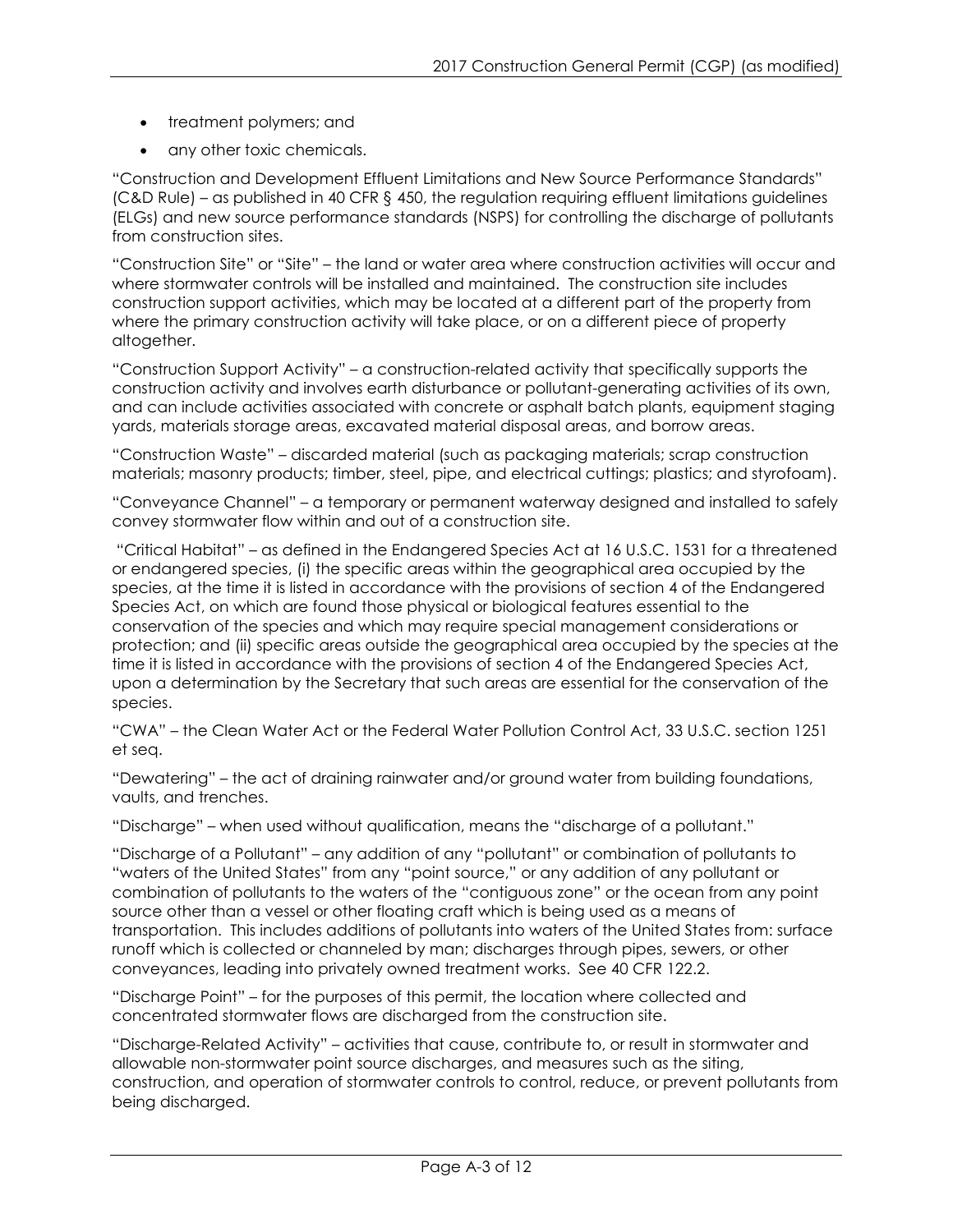"Discharge to an Impaired Water" – for the purposes of this permit, a discharge to an impaired water occurs if the first water of the U.S. to which you discharge is identified by a state, tribe, or EPA pursuant to Section 303(d) of the Clean Water Act as not meeting an applicable water quality standard and (1) requires development of a total maximum daily load (TMDL) (pursuant to section 303(d) of the CWA; or (2) is addressed by an EPA-approved or established TMDL; or (3) is not in either of the above categories but the waterbody is covered by a pollution control program that meets the requirements of 40 CFR 130.7(b)(1). For discharges that enter a storm sewer system prior to discharge, the water of the U.S. to which you discharge is the first water of the U.S. that receives the stormwater discharge from the storm sewer system.

"Domestic Waste" – for the purposes of this permit, typical household trash, garbage or rubbish items generated by construction activities.

"Drainageway" – an open linear depression, whether constructed or natural, that functions for the collection and drainage of surface water.

"Drought-Stricken Area" – for the purposes of this permit, an area in which the National Oceanic and Atomospheric Administration's U.S. Seasonal Drought Outlook indicates for the period during which the construction will occur that any of the following conditions are likely: (1) "Drought to persist or intensify", (2) "Drought ongoing, some improvement", (3) "Drought likely to improve, impacts ease", or (4) "Drought development likely". See [http://www.cpc.ncep.noaa.gov/products/expert\\_assessment/sdo\\_summary.php.](http://www.cpc.ncep.noaa.gov/products/expert_assessment/sdo_summary.php)

"Earth-Disturbing Activity"– actions taken to alter the existing vegetation and/or underlying soil of a site, such as clearing, grading, site preparation (e.g., excavating, cutting, and filling), soil compaction, and movement and stockpiling of top soils.

"Earth-Disturbing Activities Conducted Prior to Active Mining Activities" *–* Consists of two classes of earth-disturbing (i.e., clearing, grading and excavation) activities:

a. activities performed for purposes of mine site preparation, including: cutting new rights of way (except when related to access road construction); providing access to a mine site for vehicles and equipment (except when related to access road construction); other earth disturbances associated with site preparation activities on any areas where active mining activities have not yet commenced (e.g., for heap leach pads, waste rock facilities, tailings impoundments, wastewater treatment plants); and

b. construction of staging areas to prepare for erecting structures such as to house project personnel and equipment, mill buildings, etc., and construction of access roads.

Note: only earth-disturbing activities associated with the construction of staging areas and the construction of access roads conducted prior to active mining (see (b) above) are considered to be "construction" and therefore stormwater discharges from these activities are eligible for coverage under this permit. See Part 1.2.1.b. The activities described in (a) above are not considered to be "construction" and therefore stormwater discharges associated with this activity are not eligible for coverage under this permit.

"Effective Operating Condition" – for the purposes of this permit, a stormwater control is kept in effective operating condition if it has been implemented and maintained in such a manner that it is working as designed to minimize pollutant discharges.

"Effluent Limitations" – for the purposes of this permit, any of the Part 2 or Part 3 requirements.

"Effluent Limitations Guideline" (ELG) – defined in 40 CFR § 122.2 as a regulation published by the Administrator under section 304(b) of the CWA to adopt or revise effluent limitations.

"Eligible" – for the purposes of this permit, refers to stormwater and allowable non-stormwater discharges that are authorized for coverage under this general permit.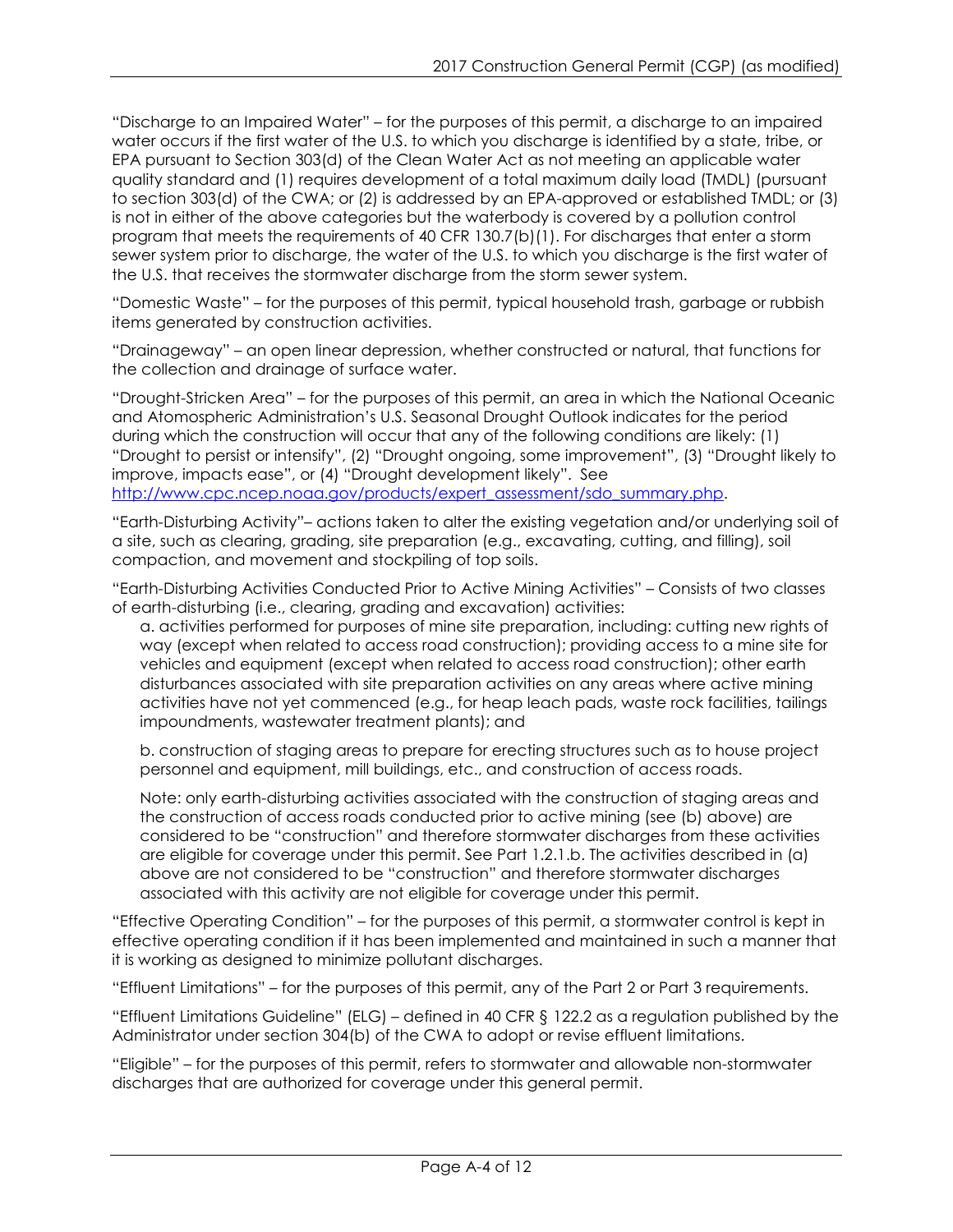"Emergency-Related Project" – a project initiated in response to a public emergency (e.g., mud slides, earthquake, extreme flooding conditions, disruption in essential public services), for which the related work requires immediate authorization to avoid imminent endangerment to human health or the environment, or to reestablish essential public services.

"Endangered Species" – defined in the Endangered Species Act at 16 U.S.C. 1531 as any species which is in danger of extinction throughout all or a significant portion of its range other than a species of the Class Insecta determined by the Secretary to constitute a pest whose protection under the provisions of this Act would present an overwhelming and overriding risk to man.

"Excursion" – a measured value that exceeds a specified limit.

"Existing Site" – a site where construction activities commenced prior to February 16, 2017.

"Exit Points" – any points of egress from the construction site to be used by vehicles and equipment during construction activities.

"Exposed Soils" – for the purposes of this permit, soils that as a result of earth-disturbing activities are left open to the elements.

"Federal Operator" – an entity that meets the definition of "Operator" in this permit and is either any department, agency or instrumentality of the executive, legislative, and judicial branches of the Federal government of the United States, or another entity, such as a private contractor, performing construction activity for any such department, agency, or instrumentality.

"Final Stabilization" – on areas not covered by permanent structures, either (1) uniform, perennial vegetation *(e.g., evenly distributed, without large bare areas)* has been established, or for arid or semi-arid areas, will be established that provides 70 percent or more of the cover that is provided by vegetation native to local undisturbed areas, and/or (2) permanent nonvegetative stabilization measures (e.g., riprap, gravel, gabions, and geotextiles) have been implemented to provide effective cover for exposed portions of the site

"General Contractor" – for the purposes of this permit, the primary individual or company solely accountable to perform a contract. The general contractor typically supervises activities, coordinates the use of subcontractors, and is authorized to direct workers at a site to carry out activities required by the permit.

"Hazardous Substances" or "Hazardous or Toxic Waste" – for the purposes of this permit, any liquid, solid, or contained gas that contain properties that are dangerous or potentially harmful to human health or the environment. See also 40 CFR §261.2.

"Historic Property" – as defined in the National Historic Preservation Act regulations, means any prehistoric or historic district, site, building, structure, or object included in, or eligible for inclusion in, the National Register of Historic Places maintained by the Secretary of the Interior. This term includes artifacts, records, and remains that are related to and located within such properties. The term includes properties of traditional religious and cultural importance to an Indian tribe or Native Hawaiian organization and that meet the National Register criteria.

"Impaired Water"– a water identified by the state, tribe, or EPA as not meeting an applicable water quality standard and (1) requires development of a TMDL (pursuant to section 303(d) of the CWA; or (2) is addressed by an EPA-approved or established TMDL; or (3) is not in either of the above categories but the waterbody is covered by a pollution control program that meets the requirements of 40 CFR 130.7(b)(1).

"Impervious Surface" – for the purpose of this permit, any land surface with a low or no capacity for soil infiltration including, but not limited to, pavement, sidewalks, parking areas and driveways, packed gravel or soil, or rooftops.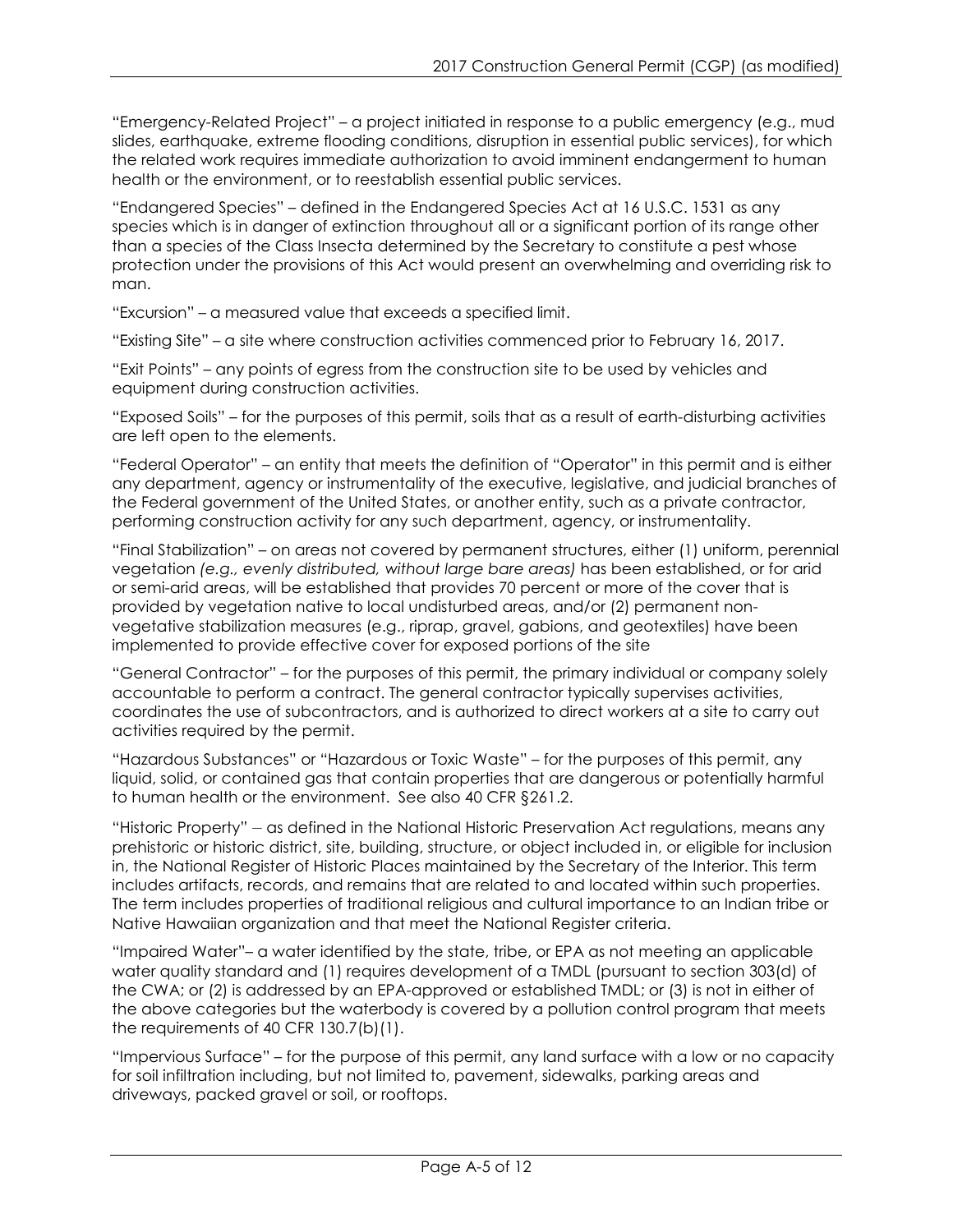"Indian Country" or "Indian Country Lands" – defined at 40 CFR §122.2 as:

- 1. All land within the limits of any Indian reservation under the jurisdiction of the United States Government, notwithstanding the issuance of any patent, and, including rights-ofway running through the reservation;
- 2. All dependent Indian communities with the borders of the United States whether within the originally or subsequently acquired territory thereof, and whether within or without the limits of a state; and
- 3. All Indian allotments, the Indian titles to which have not been extinguished, including rights-of-ways running through the same.

"Infeasible" – for the purpose of this permit, infeasible means not technologically possible or not economically practicable and achievable in light of best industry practices. EPA notes that it does not intend for any permit requirement to conflict with state water rights law.

"Install" or "Installation" – when used in connection with stormwater controls, to connect or set in position stormwater controls to make them operational.

"Jar test" – a test designed to simulate full-scale coagulation/flocculation/sedimentation water treatment processes by taking into account the possible conditions.

"Landward" – positioned or located away from a waterbody, and towards the land.

"Large Construction Activity" – defined at 40 CFR § 122.26(b)(14)(x) and incorporated here by reference. Large construction activity includes clearing, grading, and excavating resulting in a land disturbance that will disturb equal to or greater than five acres of land or will disturb less than five acres of total land area but is part of a larger common plan of development or sale that will ultimately disturb equal to or greater than five acres. Large construction activity does not include routine maintenance that is performed to maintain the original line and grade, hydraulic capacity, or original purpose of the site.

"Linear Construction Site" – includes the construction of roads, bridges, conduits, substructures, pipelines, sewer lines, towers, poles, cables, wires, connectors, switching, regulating and transforming equipment and associated ancillary facilities in a long, narrow area.

"Minimize" – to reduce and/or eliminate to the extent achievable using stormwater controls that are technologically available and economically practicable and achievable in light of best industry practices.

"Mining Activity" – for the purposes of this permit, includes mining-related construction activities defined at 40 CFR 122.26(b)(14)(x) and 122.26(b)(15)(i), and active mining activities defined at 40 CFR 122.26(b)(14)(iii). Both of these sub categories of activities include earth-disturbing activities, with the latter also including such activities as: extraction, removal or recovery, and beneficiation of mined material from the earth; removal of overburden and waste rock to expose mineable material; and site reclamation and closure activities.

"Mining Operations" – for the purposes of this permit, mining operations are grouped into two distinct categories, with distinct effluent limits and requirements applicable to each: 1) earthdisturbing activities conducted prior to active mining activities; and 2) active mining activities, which includes reclamation.

"Municipal Separate Storm Sewer System" or "MS4" – defined at 40 CFR §122.26(b)(8) as a conveyance or system of conveyances (including roads with drainage systems, municipal streets, catch basins, curbs, gutters, ditches, manmade channels, or storm drains):

1. Owned and operated by a state, city, town, borough, county, parish, district, association, or other public body (created by or pursuant to State law) having jurisdiction over disposal of sewage, industrial wastes, stormwater, or other wastes, including special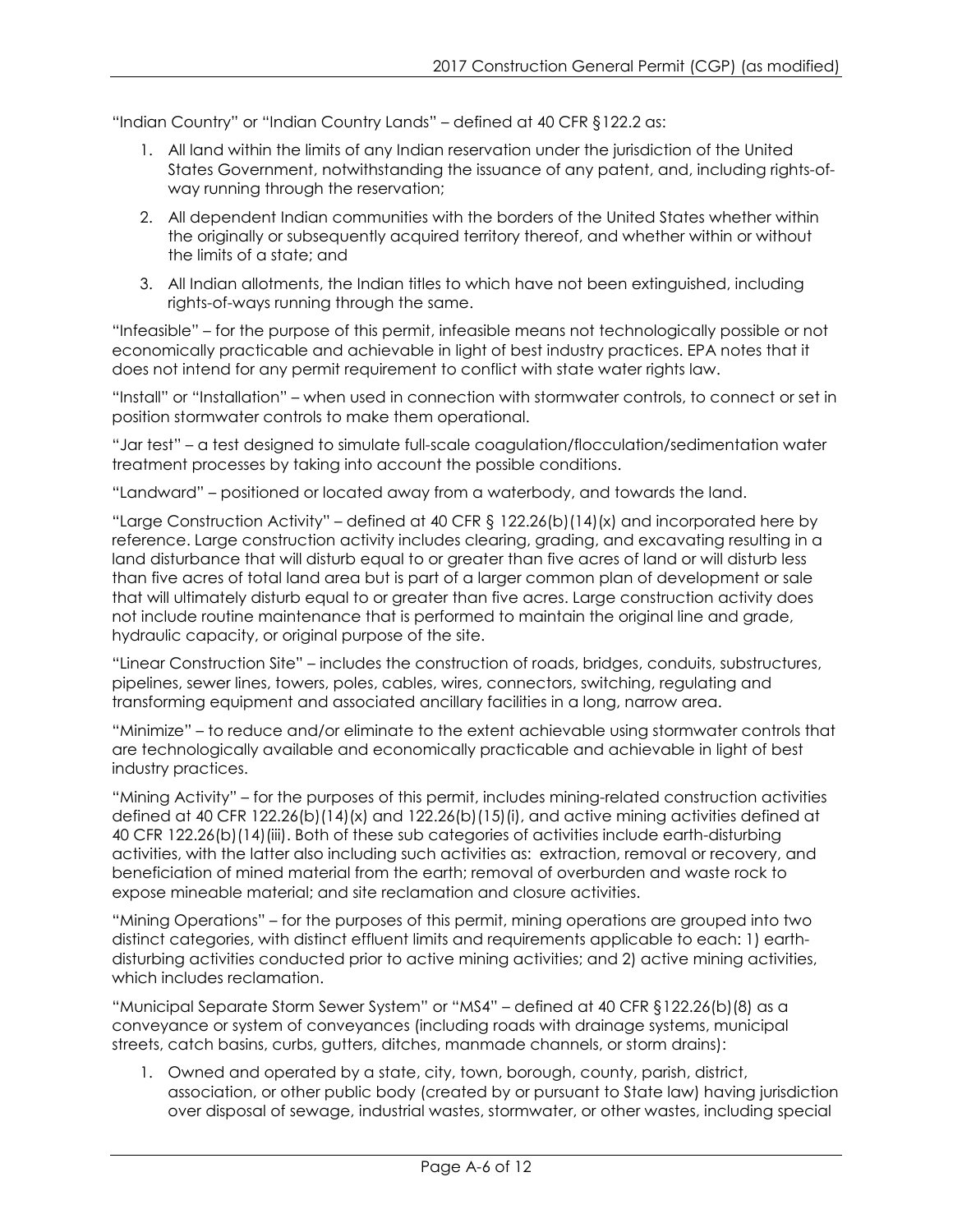districts under State law such as a sewer district, flood control district or drainage district, or similar entity, or an Indian tribe or an authorized Indian tribal organization, or a designated and approved management agency under section 208 of the CWA that discharges to waters of the United States;

- 2. Designed or used for collecting or conveying stormwater;
- 3. Which is not a combined sewer; and
- 4. Which is not part of a Publicly Owned Treatment Works (POTW) as defined at 40 CFR §122.2.

"National Pollutant Discharge Elimination System" (NPDES) – defined at 40 CFR §122.2 as the national program for issuing, modifying, revoking and reissuing, terminating, monitoring and enforcing permits, and imposing and enforcing pretreatment requirements, under sections 307, 402, 318, and 405 of CWA. The term includes an 'approved program.'

"Native Topsoil" – the uppermost layer of naturally occurring soil for a particular area, and is often rich in organic matter, biological activity, and nutrients.

"Natural Buffer" – for the purposes of this permit, an area of undisturbed natural cover surrounding waters of the U.S. within which construction activities are restricted. Natural cover includes the vegetation, exposed rock, or barren ground that exists prior to commencement of earth-disturbing activities.

"Natural Vegetation" – vegetation that occurs spontaneously without regular management, maintenance, or species introductions or removals, and that generally has a strong component of native species..

"New Operator of a Permitted Site" – an operator that through transfer of ownership and/or operation replaces the operator of an already permitted construction site that is either a "new site" or an "existing site".

"New Site" – a site where construction activities commenced on or after February 16, 2017.

"New Source" – for the purposes of this permit, a construction project that commenced construction activities after February 1, 2010.

"New Source Performance Standards (NSPS)" – for the purposes of this permit, NSPS are technology-based standards that apply to construction sites that are new sources under 40 CFR 450.24.

"Non-Stormwater Discharges" – discharges that do not originate from storm events. They can include, but are not limited to, discharges of process water, air conditioner condensate, noncontact cooling water, vehicle wash water, sanitary wastes, concrete washout water, paint wash water, irrigation water, or pipe testing water.

"Non-Turbid" – a discharge that does not cause or contribute to an exceedence of turbidityrelated water quality standards.

"Notice of Intent" (NOI) – the form (electronic or paper) required for authorization of coverage under the Construction General Permit.

"Notice of Termination" (NOT) – the form (electronic or paper) required for terminating coverage under the Construction General Permit.

"NPDES eReporting Tool" (NeT) – EPA's online system for submitting electronic Construction General Permit forms.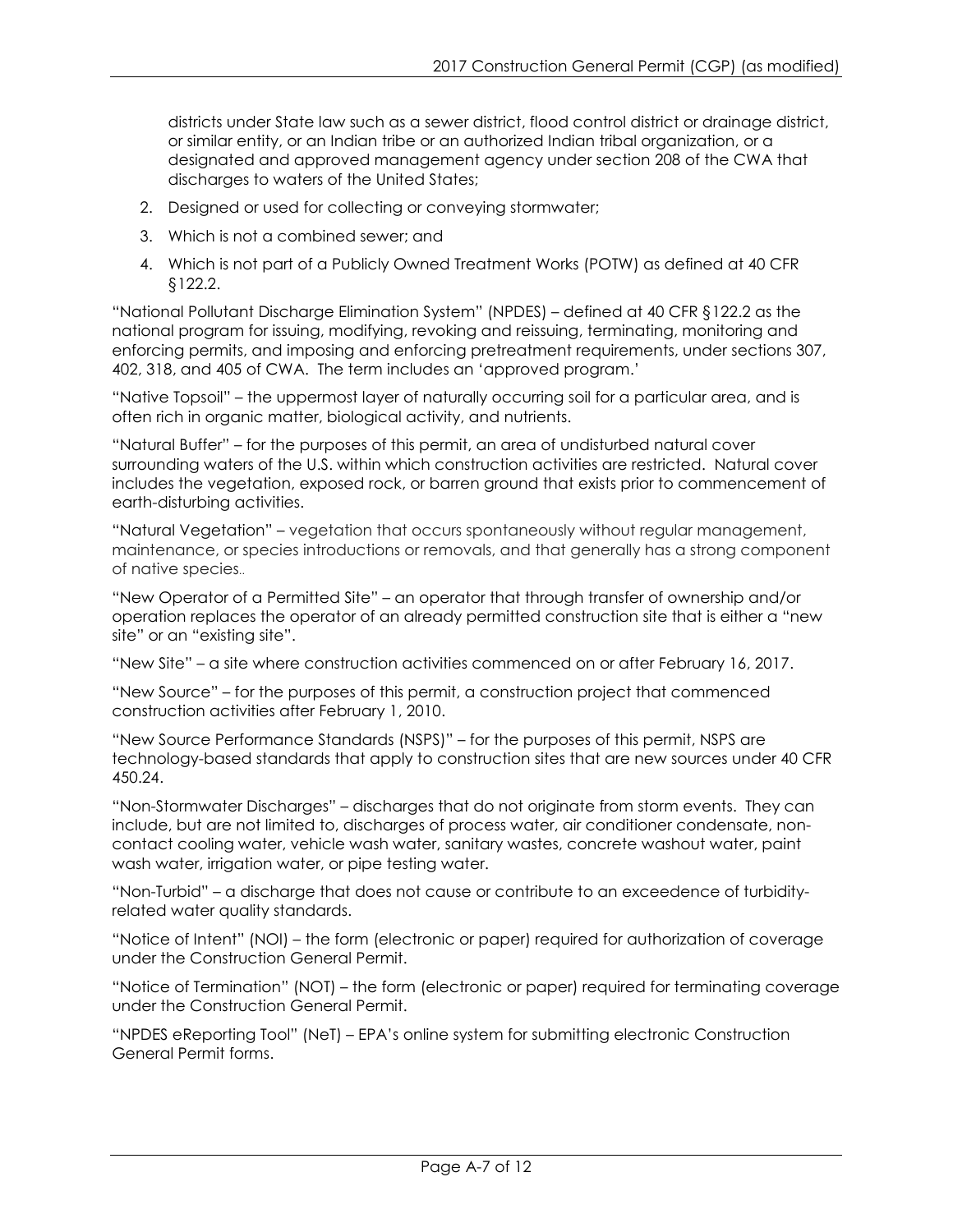"Operational" – for the purposes of this permit, stormwater controls are made "operational" when they have been installed and implemented, are functioning as designed, and are properly maintained.

"Operator" – for the purposes of this permit and in the context of stormwater discharges associated with construction activity, any party associated with a construction project that meets either of the following two criteria:

- 1. The party has operational control over construction plans and specifications, including the ability to make modifications to those plans and specifications; or
- 2. The party has day-to-day operational control of those activities at a project that are necessary to ensure compliance with the permit conditions*.*

This definition is provided to inform permittees of EPA's interpretation of how the regulatory definitions of "owner or operator" and "facility or activity" are applied to discharges of stormwater associated with construction activity. Subcontractors generally are not considered operators for the purposes of this permit.

"Ordinary High Water Mark" – the line on the shore established by fluctuations of water and indicated by physical characteristics such as a clear, natural line impressed on the bank, shelving, changes in the character of soil, destruction of terrestrial vegetation, and/or the presence of litter and debris.

"Permitting Authority" – for the purposes of this permit, EPA, a Regional Administrator of EPA, or an authorized representative.

"Point(s) of Discharge" – see "Discharge Point."

"Point Source" – any discernible, confined, and discrete conveyance, including but not limited to, any pipe, ditch, channel, tunnel, conduit, well, discrete fissure, container, rolling stock concentrated animal feeding operation, landfill leachate collection system, vessel or other floating craft from which pollutants are or may be discharged. This term does not include return flows from irrigated agriculture or agricultural stormwater runoff.

"Pollutant" – defined at 40 CFR §122.2. A partial listing from this definition includes: dredged spoil, solid waste, sewage, garbage, sewage sludge, chemical wastes, biological materials, heat, wrecked or discarded equipment, rock, sand, cellar dirt, and industrial or municipal waste.

"Pollution Prevention Controls" – stormwater controls designed to reduce or eliminate the addition of pollutants to construction site discharges through analysis of pollutant sources, implementation of proper handling/disposal practices, employee education, and other actions.

"Polymers" – for the purposes of this permit, coagulants and flocculants used to control erosion on soil or to enhance the sediment removal capabilities of sediment traps or basins. Common construction site polymers include polyacrylamide (PAM), chitosan, alum, polyaluminum chloride, and gypsum.

"Prohibited Discharges" – discharges that are not allowed under this permit, including:

- 1. Wastewater from washout of concrete;
- 2. Wastewater from washout and cleanout of stucco, paint, form release oils, curing compounds and other construction materials;
- 3. Fuels, oils, or other pollutants used in vehicle and equipment operation and maintenance;
- 4. Soaps or solvents used in vehicle and equipment washing;
- 5. Toxic or hazardous substances from a spill or other release; and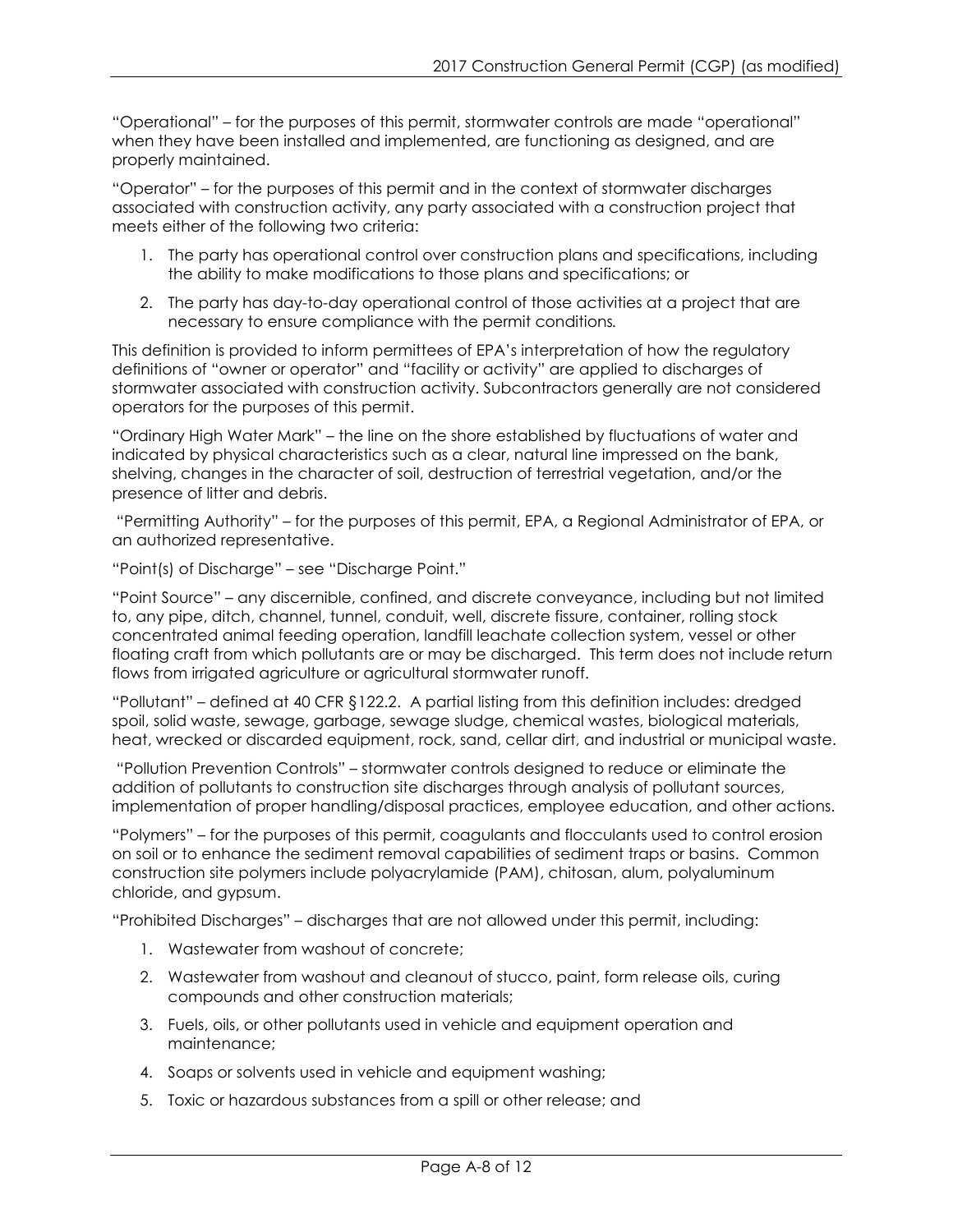6. Waste, garbage, floatable debris, construction debris, and sanitary waste.

"Provisionally Covered Under this Permit" – for the purposes of this permit, EPA provides temporary coverage under this permit for emergency-related projects prior to receipt of a complete and accurate NOI. Discharges from earth-disturbing activities associated with the emergency-related projects are subject to the terms and conditions of the permit during the period of temporary coverage.

"Qualified Person" – a person knowledgeable in the principles and practice of erosion and sediment controls and pollution prevention, who possesses the appropriate skills and training to assess conditions at the construction site that could impact stormwater quality, and the appropriate skills and training to assess the effectiveness of any stormwater controls selected and installed to meet the requirements of this permit.

"Receiving Water" – a "Water of the United States" as defined in 40 CFR §122.2 into which the regulated stormwater discharges.

"Run-On" – sources of stormwater that drain from land located upslope or upstream from the regulated site in question.

"Semi-Arid Areas" – areas with an average annual rainfall of 10 to 20 inches.

"Shared Control" - for the purposes of this permit, a stormwater control, such as a sediment basin or pond, used by two or more operators that is installed and maintained for the purpose of minimizing and controlling pollutant discharges from a construction site with multiple operators associated with a common plan of development or sale.

"Small Construction Activity" – defined at 40 CFR §122.26(b)(15) and incorporated here by reference. A small construction activity includes clearing, grading, and excavating resulting in a land disturbance that will disturb equal to or greater than one (1) acre and less than five (5) acres of land or will disturb less than one (1) acre of total land area but is part of a larger common plan of development or sale that will ultimately disturb equal to or greater than one (1) acre and less than five (5) acres. Small construction activity does not include routine maintenance that is performed to maintain the original line and grade, hydraulic capacity, or original purpose of the site.

"Small Residential Lot" – for the purpose of this permit, a lot being developed for residential purposes that will disturb less than 1 acre of land, but is part of a larger residential project that will ultimately disturb greater than or equal to 1 acre.

"Snowmelt" – the conversion of snow into overland stormwater and ground water flow as a result of warmer temperatures.

"Spill" – for the purpose of this permit, the release of a hazardous or toxic substance from its container or containment.

"Stabilization" – the use of vegetative and/or non-vegetative cover to prevent erosion and sediment loss in areas exposed through the construction process.

"Steep Slopes" – where a state, tribe, local government, or industry technical manual (e.g., stormwater BMP manual) has defined what is to be considered a "steep slope", this permit's definition automatically adopts that definition. Where no such definition exists, steep slopes are automatically defined as those that are 15 percent or greater in grade.

"Storm Sewer System" – a conveyance or system of conveyances (including roads with drainage systems, municipal streets, catch basins, curbs, gutters, ditches, manmade channels, or storm drains) designed or used for collecting or conveying stormwater.

"Stormwater" – stormwater runoff, snowmelt runoff, and surface runoff and drainage.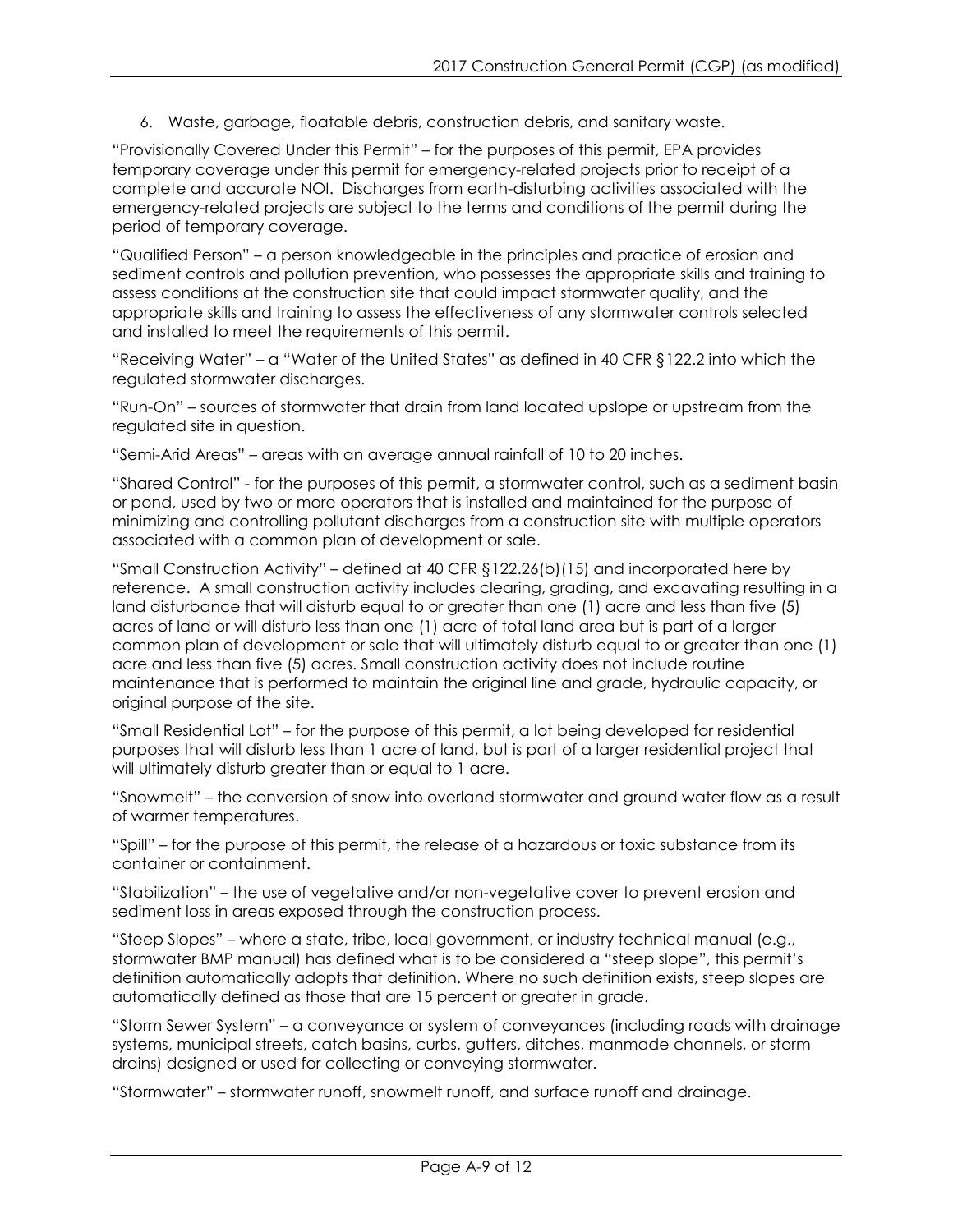"Stormwater Control" - refers to any best management practice or other method (including narrative effluent limitations) used to prevent or reduce the discharge of pollutants to waters of the United States.

"Stormwater Discharge Associated with Construction Activity" – as used in this permit, a discharge of pollutants in stormwater to waters of the United States from areas where earthdisturbing activities (e.g., clearing, grading, or excavation) occur, or where construction materials or equipment storage or maintenance (e.g., fill piles, borrow area, concrete truck chute washdown, fueling), or other industrial stormwater directly related to the construction process (e.g., concrete or asphalt batch plants), are located.

"Stormwater Inlet" – a structure placed below grade to conduct water used to collect stormwater runoff for conveyance purposes.

"Stormwater Team" – the group of individuals responsible for oversight of the development and modifications of the SWPPP, and oversight of compliance with the permit requirements. The individuals on the "Stormwater Team" must be identified in the SWPPP.

"Storm Event" – a precipitation event that results in a measurable amount of precipitation.

"Storm Sewer" – a system of pipes (separate from sanitary sewers) that carries stormwater runoff from buildings and land surfaces.

"Subcontractor" – for the purposes of this permit, an individual or company that takes a portion of a contract from the general contractor or from another subcontractor.

"SWPPP" (Stormwater Pollution Prevention Plan) – a site-specific, written document that, among other things: (1) identifies potential sources of stormwater pollution at the construction site; (2) describes stormwater controls to reduce or eliminate pollutants in stormwater discharges from the construction site; and (3) identifies procedures the operator will implement to comply with the terms and conditions of this general permit.

"Temporary Stabilization" – a condition where exposed soils or disturbed areas are provided temporary vegetative and/or non-vegetative protective cover to prevent erosion and sediment loss. Temporary stabilization may include temporary seeding, geotextiles, mulches, and other techniques to reduce or eliminate erosion until either final stabilization can be achieved or until further construction activities take place to re-disturb this area.

"Thawing Conditions" – for the purposes of this permit, thawing conditions are expected based on the historical likelihood of two or more days with daytime temperatures greater than 32˚F. This date can be determined by looking at historical weather data. Note: the estimation of thawing conditions is for planning purposes only. During construction the permittee will be required to conduct site inspections based upon actual conditions (i.e., if thawing conditions occur sooner than expected, the permittee will be required to conduct inspections at the regular frequency).

"Threatened Species" – defined in the Endangered Species Act at 16 U.S.C. 1531 as any species which is likely to become an endangered species within the foreseeable future throughout all or a significant portion of its range.

"Tier 2 Waters" – for antidegradation purposes, pursuant to 40 CFR 131.12(a)(2), those waters that are characterized as having water quality that exceeds the levels necessary to support propagation of fish, shellfish, and wildlife and recreation in and on the water.

"Tier 2.5 Waters" – for antidegradation purposes, those waters designated by states or tribes as requiring a level of protection equal to and above that given to Tier 2 waters, but less than that given Tier 3 waters. Some states have special requirements for these waters.

"Tier 3 Waters" – for antidegradation purposes, pursuant to 40 CFR 131.12(a)(3), Tier 3 waters are identified by states as having high quality waters constituting an Outstanding National Resource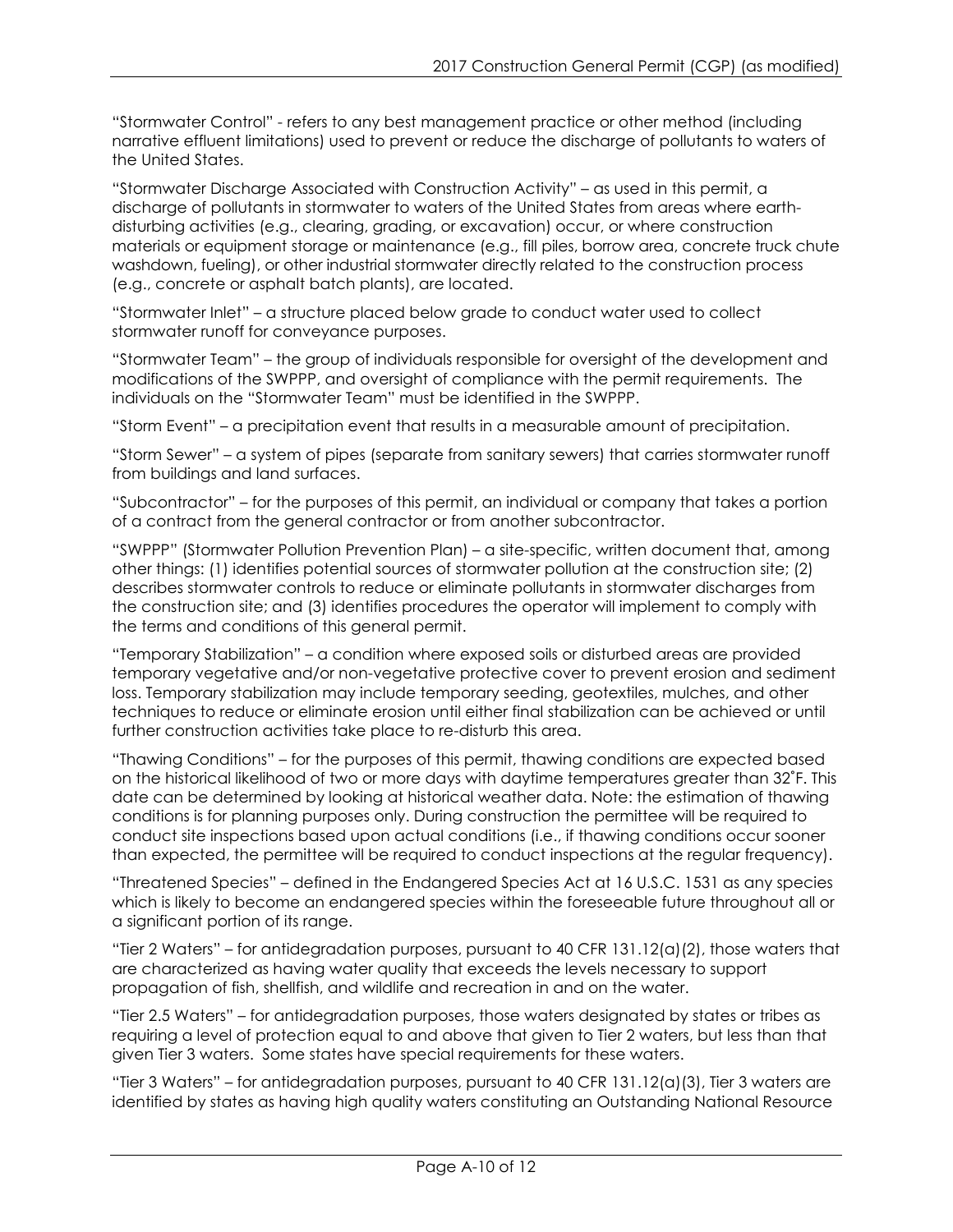Water (ONRW), such as waters of National Parks and State Parks, wildlife refuges, and waters of exceptional recreational or ecological significance.

"Total Maximum Daily Load" or "TMDL" – the sum of the individual wasteload allocations (WLAs) for point sources and load allocations (LAs) for nonpoint sources and natural background. If receiving water has only one point source discharger, the TMDL is the sum of that point source WLA plus the LAs for any nonpoint sources of pollution and natural background sources, tributaries, or adjacent segments. TMDLs can be expressed in terms of mass per time, toxicity, or other appropriate measure.

"Toxic Waste" – see "Hazardous Substances."

"Treatment Chemicals" – polymers, flocculants, or other chemicals used to reduce turbidity in stormwater.

"Turbidity" – a condition of water quality characterized by the presence of suspended solids and/or organic material.

"Uncontaminated Discharge" – in the context of authorized non-stormwater discharges, a discharge that does not cause or contribute to an exceedance of applicable water quality standards.

"Upland" – the dry land area above and 'landward' of the ordinary high water mark.

"Upset" – Upset means an exceptional incident in which there is unintentional and temporary noncompliance with technology based permit effluent limitations because of factors beyond your reasonable control. An upset does not include noncompliance to the extent caused by operational error, improperly designed treatment facilities, inadequate treatment facilities, lack of preventive maintenance, or careless or improper operation. See 40 CFR 122.41(n)(1).

"Water-Dependent Structures" – structures or facilities that are required to be located directly adjacent to a waterbody or wetland, such as a marina, pier, boat ramp, etc.

"Water Quality Standards" – defined in 40 CFR § 131.3, and are provisions of state or federal law which consist of a designated use or uses for the waters of the United States, water quality criteria for such waters based upon such uses, and an antidegradation policy to protect highquality waters. Water quality standards protect the public health or welfare, enhance the quality of water and serve the purposes of the Act.

"Waters of the United States" – see definition at 40 CFR 122.2.

"Wetland" – those areas that are inundated or saturated by surface or ground water at a frequency and duration sufficient to support, and that under normal circumstances do support, a prevalence of vegetation typically adapted for life in saturated soil conditions. Wetlands generally include swamps, marshes, bogs, and similar areas. On-site evaluations are typically required to confirm the presence and boundaries of wetlands.

## **1. Acronyms**

ACHP – Advisory Council on Historic Preservation

BMP – Best Management Practice

CBI – Confidential Business Information

CGP – Construction General Permit

- CFR Code of Federal Regulations
- CWA Clean Water Act